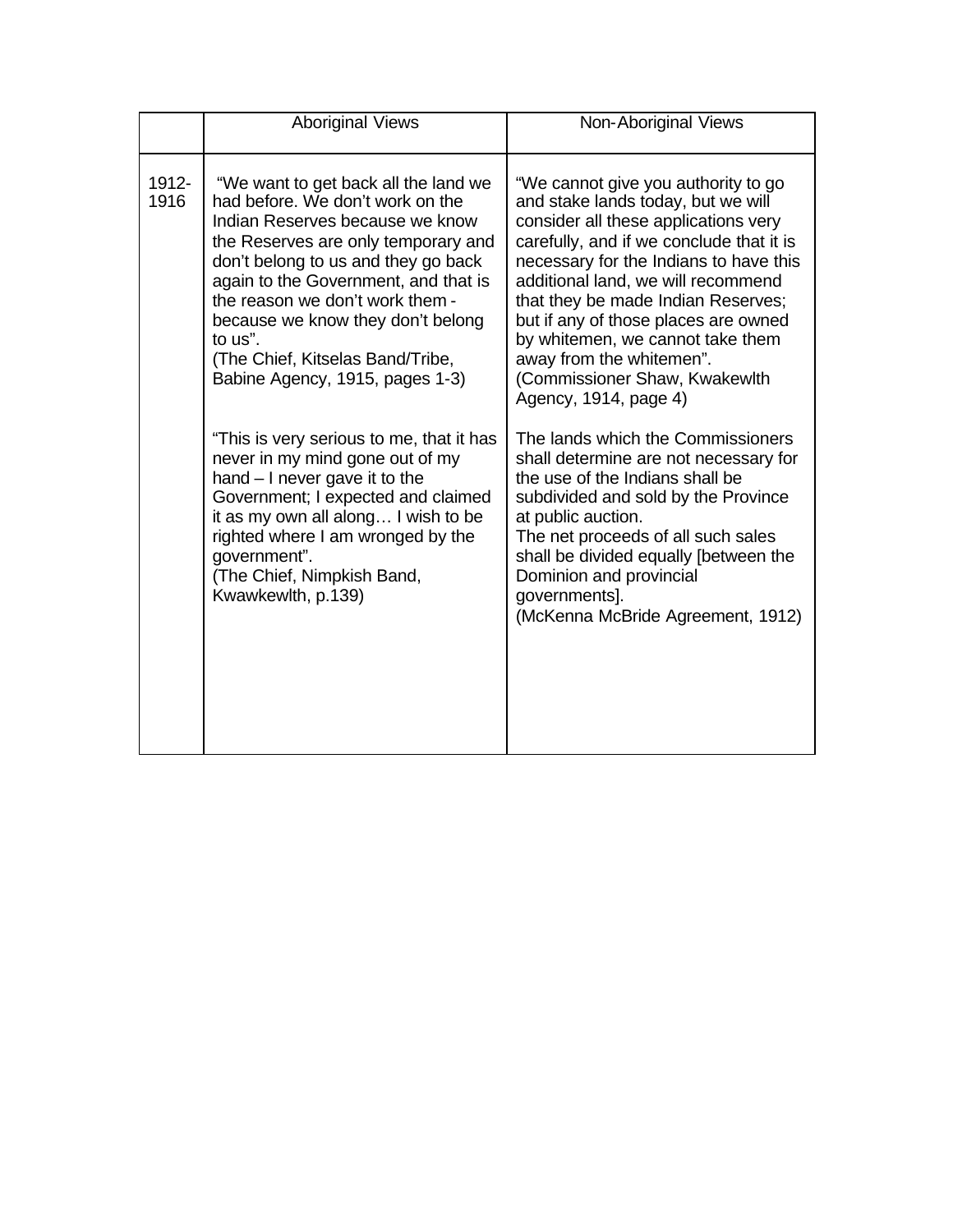|       | <b>Aboriginal Views</b>                                                                                                                                                                                                                                                                                                                                                                                                                                                                                                                                                                                                                 | Non-Aboriginal Views                                                                                                                                                                                                                                                                                                                                                                                        |
|-------|-----------------------------------------------------------------------------------------------------------------------------------------------------------------------------------------------------------------------------------------------------------------------------------------------------------------------------------------------------------------------------------------------------------------------------------------------------------------------------------------------------------------------------------------------------------------------------------------------------------------------------------------|-------------------------------------------------------------------------------------------------------------------------------------------------------------------------------------------------------------------------------------------------------------------------------------------------------------------------------------------------------------------------------------------------------------|
|       |                                                                                                                                                                                                                                                                                                                                                                                                                                                                                                                                                                                                                                         |                                                                                                                                                                                                                                                                                                                                                                                                             |
| 1920s | "They are surveying our reserves<br>quite often and making them smaller<br>after every survey. We want this<br>surveying to be stopped and the<br>posts put back in their original places,<br>when they were first surveyed. Three<br>reserves have been taken away from<br>us and we want them all back".<br>(Witinat Tribe-West Coast Agency)<br>August 17-1922)                                                                                                                                                                                                                                                                      | "For the purpose of adjusting,<br>readjusting, or confirming the<br>reductions or cut offs from reserves in<br>accordance with the Royal<br>Commission, the Governor in Council<br>may order such reductions or cut offs<br>to be effected without surrenders of<br>the same by the Indians"<br>(Indian Lands Settlement Act-1920.<br>Note: see "Background:<br>Confederation Onward" in Attachment<br>#3.) |
|       | "Her Majesty the Queen Victoria had<br>children who succeeded her and<br>Chief Nokamiss who received the<br>land also had children who<br>succeeded him and it is just the same<br>as if Queen Victoria and Chief<br>Nokamiss were alive yet and it would<br>be more in keeping with the justice<br>promised us by her Majesty if<br>representatives of the government<br>would get our consent before<br>deciding to take away from us any<br>portions of our lands. It is no good<br>for the government to break their own<br>laws".<br>(Chief Louis Nokamiss-head Chief of<br>the Ohiet Tribe-West Coast Agency-<br>August 19, 1922) |                                                                                                                                                                                                                                                                                                                                                                                                             |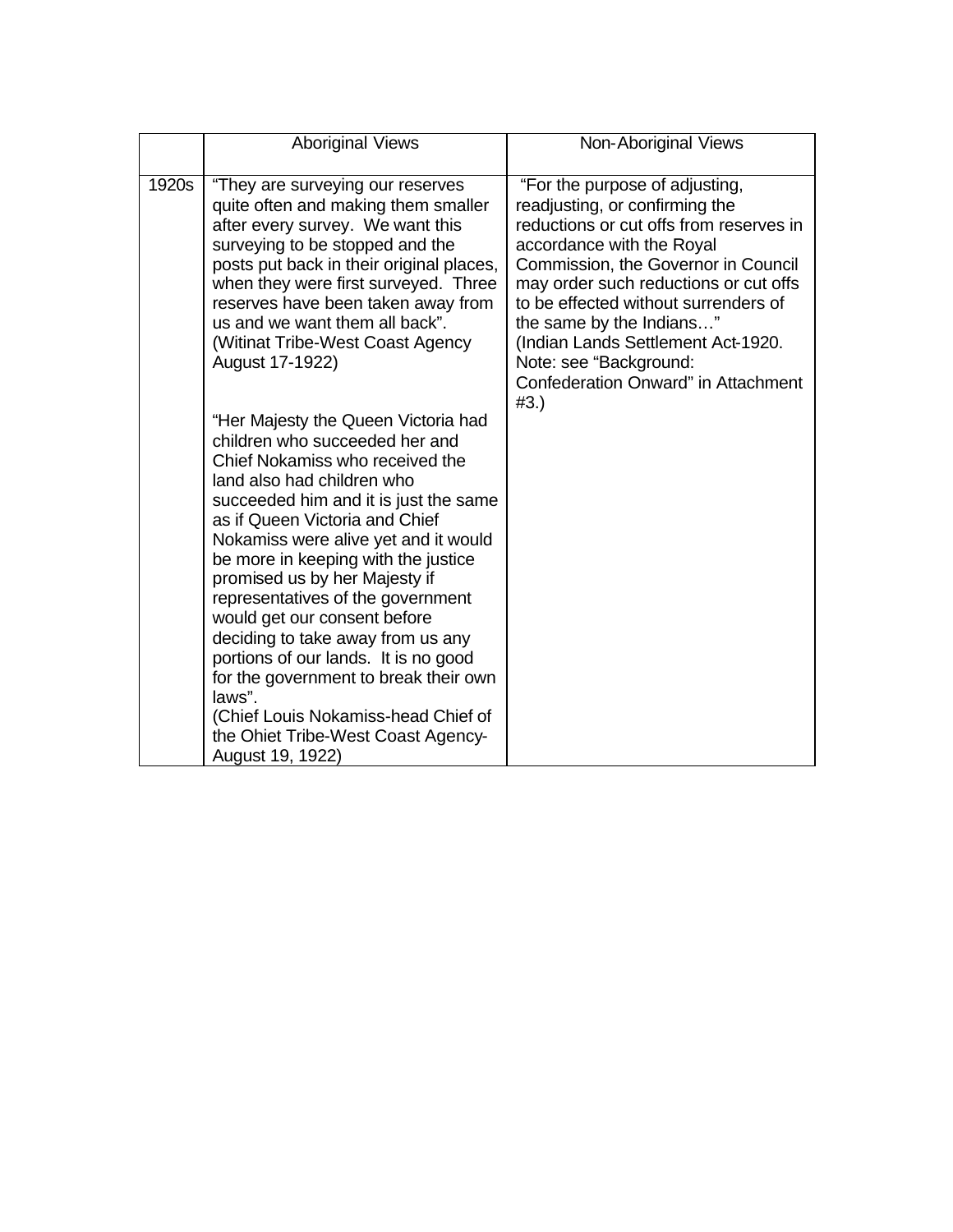|       | <b>Aboriginal Views</b>                                                                                                                                                                                                                                                                                                                                                                                                                                                                                                           | Non-Aboriginal Views                                                                                                                                                                                                                                                                                                                                                                                                              |
|-------|-----------------------------------------------------------------------------------------------------------------------------------------------------------------------------------------------------------------------------------------------------------------------------------------------------------------------------------------------------------------------------------------------------------------------------------------------------------------------------------------------------------------------------------|-----------------------------------------------------------------------------------------------------------------------------------------------------------------------------------------------------------------------------------------------------------------------------------------------------------------------------------------------------------------------------------------------------------------------------------|
| 1970s | "In British Columbia and a number<br>of other provinces, there are no<br>treaties, no agreements. So as far as<br>the legal situation is concerned the<br>issue has not been settled and this is<br>what we're talking about is the<br>unsurrendered title of Indian people<br>to the province we now know as<br>British Columbia, that's what we're<br>dealing with".<br>(Philip Paul, Director of Land Claims)<br>Research, audio recording, 1972,<br>UBCIC fonds, file Ac 10. Union of<br>B.C. Indian Chiefs Resource Centre.) | "We won't recognize Aboriginal rights.<br>Aboriginal rights, this really means,<br>'We were here before you. You came<br>and cheated us, by giving us<br>worthless things in return for vast<br>expanses of land, and we want to<br>reopen the question'. And our<br>answer-our answer is no".<br>(Prime Minister Pierre Trudeau,<br>speaking to the Liberal Association of<br>Vancouver, Seaforth Armories,<br>Vancouver, 1969.) |